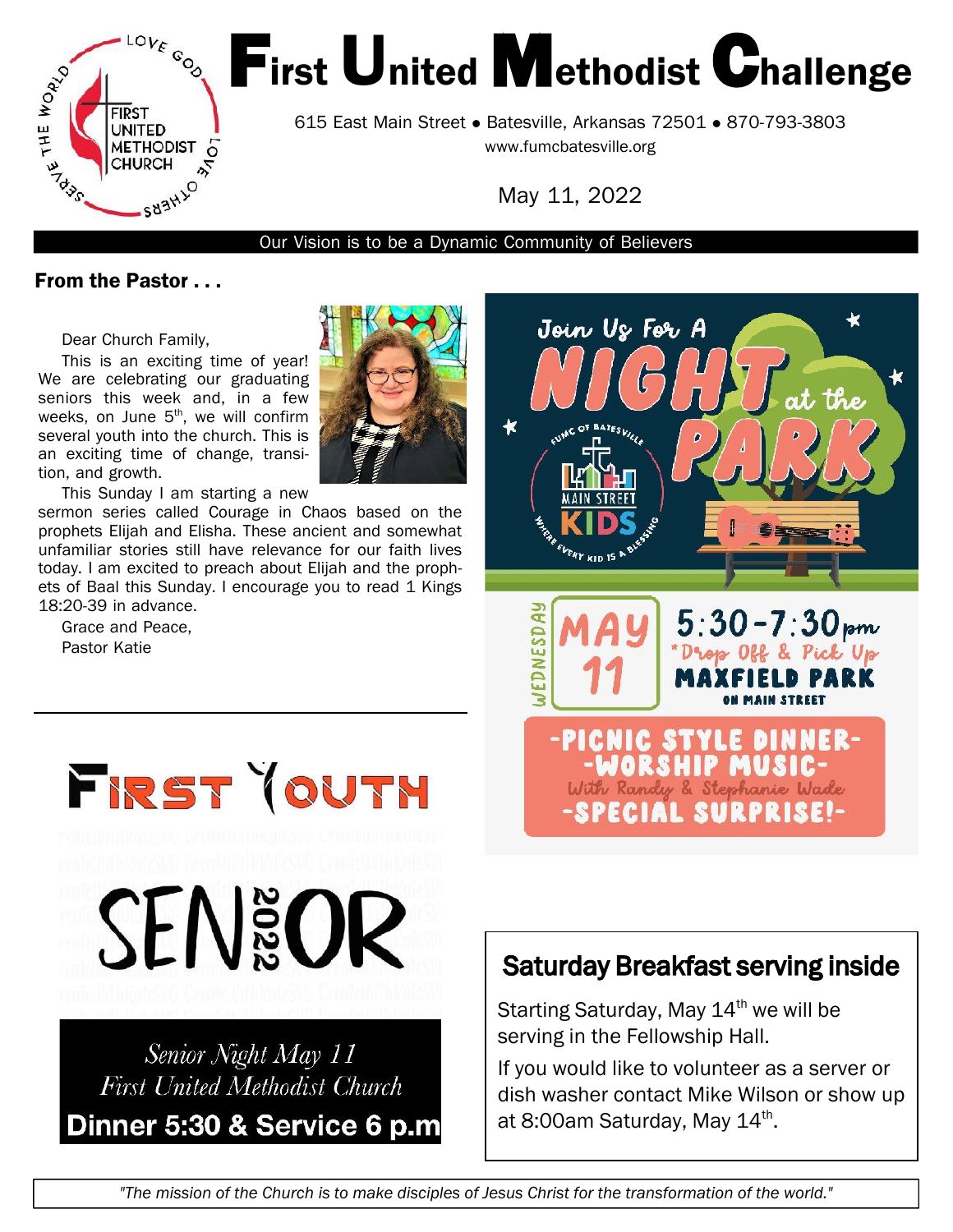Please review the names on the prayer list. Names will remain on the prayer list for 2 weeks. At the end of 2 weeks to continue the name, please call the church office.

| Marcus Bowers member                       |  |
|--------------------------------------------|--|
| Will Gaddy friend of Earlene Tripp         |  |
| Alvetta Hatfield  mother of Karen Holifeld |  |
| Velva Huddleston member                    |  |
| Anne Luster member                         |  |
|                                            |  |
| Judy Murrahmember                          |  |
| Mona Neavillemember                        |  |
| Terri Presleymember                        |  |
| Michale Swaimfather of Brent Swaim         |  |
| Carolyn Wilson member                      |  |
|                                            |  |

#### Our Prayers for Those in Hospitals

#### Our Prayers for Those Who Mourn

Our sympathy goes out to *Lyndal, Shirley, and Jason Waits* in the death of Lyndal's brother, Terry Waits, who passed away May 4<sup>th</sup> in Horse Shoe Bend.

A graveside service was held May 8<sup>th</sup> in Paragould, AR.

Our sympathy goes out to *Glenda & Marcus Bowers* in the death of Glenda's nephew Nathan Jackson, who passed away March 4<sup>th</sup> in Horse Shoe Bend.



#### Upcoming FUMC Kids events:

\*Confirmation Sunday - June 5

#### Upcoming Events

SENIOR NIGHT 2022 First Youth Wednesday, May  $11^{\text{th}}$ 

FUMC Main Street Kids Night at the Park May 11<sup>th</sup> 5:30-7:30 Drop Off & Pick Up Maxfield Park on Main Street

#### Our Prayers for Those at Home  $\blacksquare$   $\blacksquare$  Our Prayers for Those in Health Care Centers and Retirement Homes

Brookdale Cary - Cary, NC Dianne Taylor................ member

Eagle Mountain Assisted Living Polly Livingston ............. member

Mountain Meadows Neva C. Ball .................. member

Wildwood Independent Living Nelda Hackworth............. member

#### Wood-Lawn Heights

Mildred Arnold .............. member Gerri Bentz.................... member Alvetta Hatfield ............. mother of Karen Holifeld Lucille Maris ................ member

#### Our Prayers for Those in U.S. Military Service

Those who have listed family in military service, please review and update the status of your service member.

Lt. Col. Chris Carpenter .......son of R.L. & Susan Carpenter

Staff Sergeant Cole Long.....Great Nephew of Verona Bebow

Colonel Marc Jones ............nephew of Mildred Arnold

Stg. Lane Lively ..................grandson of Glen & LaDonna Busby

Capt. Ian MacDonald ..........nephew of Starr & Johnny Kent

Trent McDonald..................cousin of member

Lt. Col. Shannon McLoughlin..daughter of Cecilia Vinson

Staff Sgt. Jonathan Reed.....son of Dan & Vicki Reed

Petty Officer Zane Smart .....member

Lt. Cmdr. Greg Tebbetts ......son of Diane & Terrell Tebbetts

Ltc. Colonel John Tice .........nephew of Verona Bebow

Lance Cpl. James Brantley Wheeler ......... cousin of member

If you need pastoral assistance contact:

Pastor Katie Pearce at the church office (870) 793-3803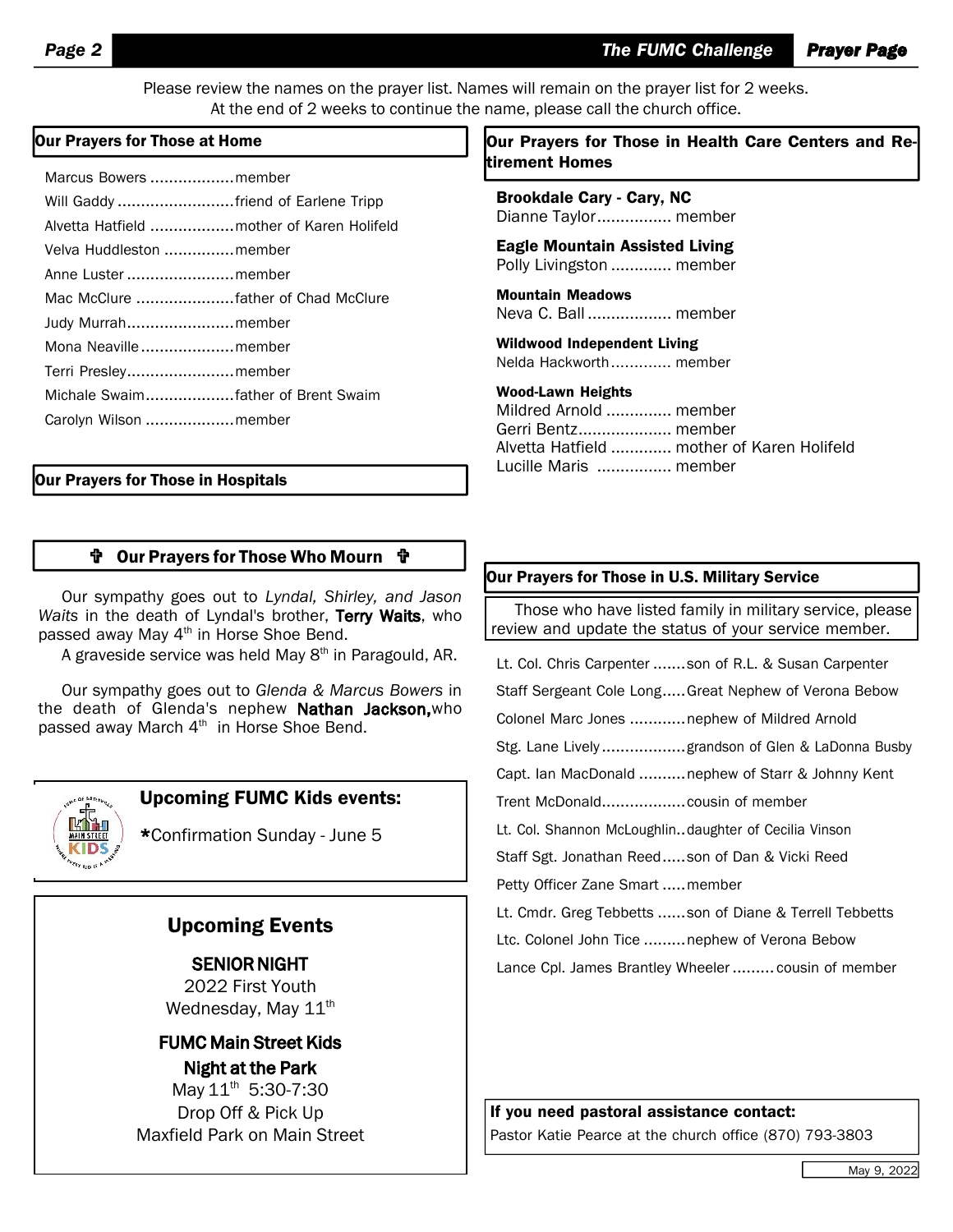#### *The FUMC Challenge Page 3*

## **Church** Leadership

Senior Pastor Reverend Katie Pearce katie.pearce@arumc.org

Church [Administrator](mailto:pearce@arumc.orgChurch) Teresa Brown

Minister of Congregational Care Bennie Burks

Minister to Children & Family Ministries Katie McLean

Minister to Youth Lorrie McClure

Youth/College Intern Michael Robinson

> Choir Director Amanda Lucy

Worship Leader Alicia Williams

> **Treasurer** Ruby Curl

Sexton Joe Johnson

Lay Leader Mike Wilson

#### Lay Servants/Ministers Kathy McKinney Sandy West Asa Whitaker

Church Council Chair Barrett Moore

> Finance Chair Robb Roberts

Staff/Parish Chair Paul Holifield

Trustees Chair Joyce Prickett

Our Mailing Address is: First United Methodist Church P.O. Box 2014 Batesville, AR 72503-2014

#### Our Presence

Online Worship

May 1 st ................................................97

In-PersonAttendance May 8 th ............................................ 142

#### Our Gifts

#### *Received in May*

| Received through  05-01-2022 |  |  |
|------------------------------|--|--|
| Total Giving \$9,760.00      |  |  |
| Received through  05-08-2022 |  |  |
| Total Giving \$7,492.00      |  |  |

#### MEMORIALS

NEIL WILKINS, BARBARA STEVENSON GEORGE DORTCH Robert & Susie Carter

#### IN HONOR OF

MARTHABENTLEY Laura Pickren

#### Our Service

#### *for May 15th*

ALTAR FLOWERS given to the honor and glory of God by Tom & Ruby Curl in memory of our parents, Dora & JT Turner and Louise & Thomas Curl.

**ALTAR GUILD: Karen Holifield** Diana Waldrip Joyce Prickett

#### GREETERS:

9:00 Jay & Dee Dee Sweat 11:00 Billy & Joyce Prickett

#### CHILDREN'S SERMON:

Rikki Painter

#### LITURGIST:

11:00 Michelle Szybowicz

#### USHERS:

Joel Wagoner, Mike Wilson, Jim Ross & Gayle Ross

# Birthdays and Anniversaries

from UMMEN Calendar

June17 Katie Driver Anna Gray Southerland June20 Elaine Vinson

\*\*\*\*\*\*\*\*\*\*\*\*\*\*\*

June 16 Mark & Kelley McDonald June23 Shelby & Beatrice Moore David & Pam Smith

#### Blessing Box

Collecting these items on Sunday

May  $15<sup>th</sup>$ Pork & Beans

Bring to church and put in the basket in front of the church office

### Scripture for Sunday's Sermon

May  $15<sup>th</sup>$ 1 Kings 18:20-39



#### Altar Flowers Ministry

Please call the church office 793-3803, to take a Sunday, or take a moment to stop by the flower calendar and pick a week of two to sign up to do the flowers.

Upcoming dates open for flowers

May 29<sup>th</sup>

June  $19^{\text{th}}$ ,  $26^{\text{th}}$ 

July 3 $^{\sf rd}$ , 17 $^{\sf th}$ , 31 $^{\sf st}$